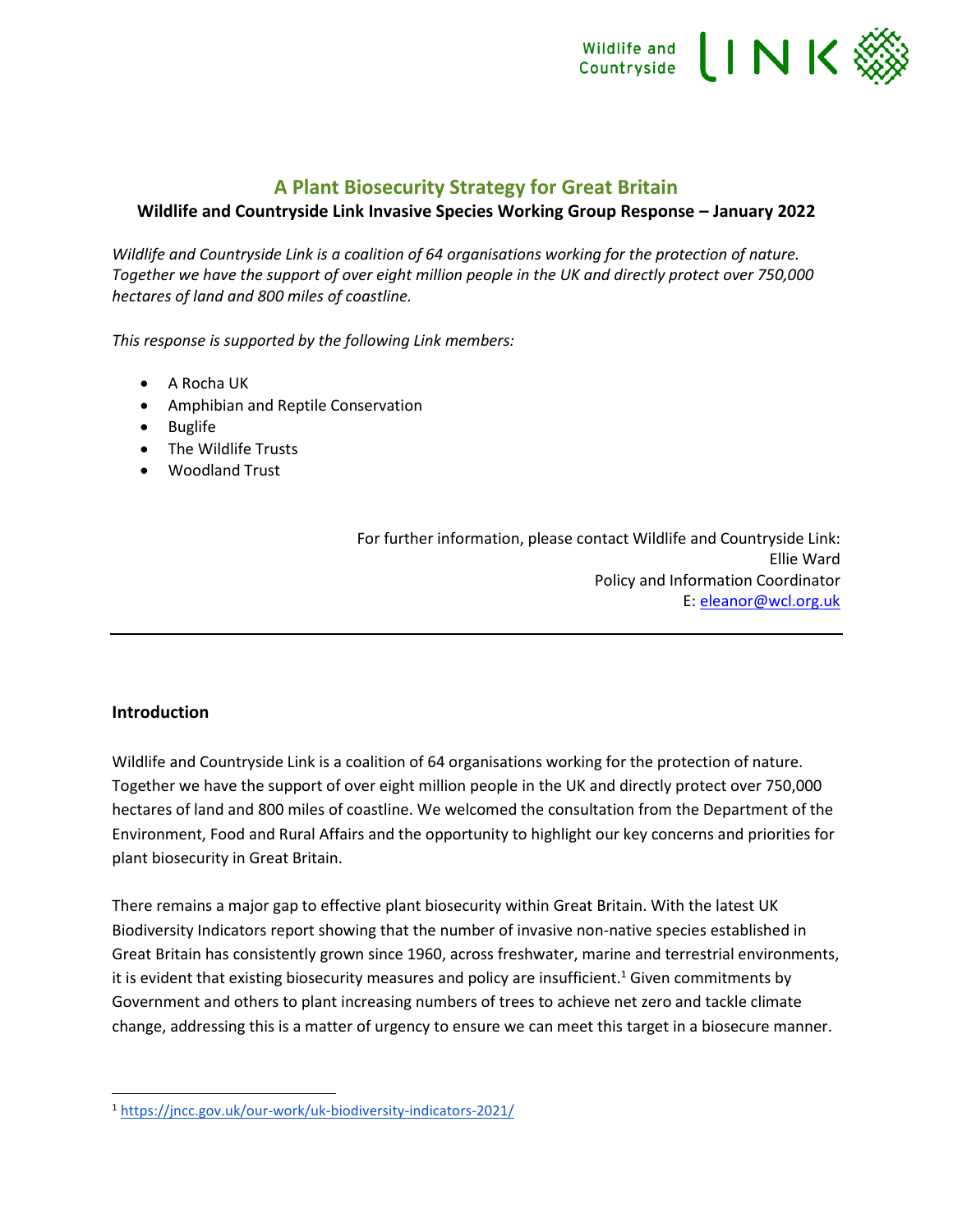

For the new GB Plant Biosecurity Strategy to be effective in tackling the significant and growing threats posed by invasive non-native species, we offer the following recommendations.

- Plant biosecurity must consider **not only plants themselves, but also hitchhiker species on plants and within the growing medium**. Existing biosecurity measures do not give adequate consideration to hitchhikers, despite this being a significant pathway for the introduction and dispersal of invasive species, pests and pathogens.
- We need to **reduce our reliance on imports of plant and tree material, and build capacity and support for a domestic industry**, thereby significantly reducing the risk from this critical pathway.
- A domestic industry should be complemented by **increased use of natural regeneration of native trees and diverse, locally sourced, native planting stock**, to provide resilience to threats and avoid importing pests and diseases. Native trees, shrubs and succession habitats can help deliver nature-based solutions to climate change and are needed to support biodiversity recovery and resilience.
- Government should commit to the recommendation made by the Environmental Audit Committee in October 2019, to **triple the invasive species biosecurity budget to £3 million.** A further **£3 million should also be provided to form a dedicated invasive species inspectorate.**  Preventing invasive species from arriving and establishing in the first place is both more effective and efficient than attempting to manage or eradicate them once they have arrived. **This investment would reduce the number of new establishments by 50-67% and provide a return of investment of £23 for every £1 spent.**<sup>2</sup>

### **Current GB plant biosecurity is inadequate**

Invasive non-native species (INNS) are animals, plants or other organisms, including pathogens, that have been introduced to places where they do not occur naturally, through deliberate or accidental human actions, causing negative environmental, social and/or economic impacts in those areas. INNS are one of the top five drivers of biodiversity loss and species extinction worldwide, implicated in 58% of the 247 global animal extinctions where the cause of extinction is known.<sup>34</sup>

The horticultural trade is a significant pathway for the introduction of INNS to Great Britain. International trade in plants is known to be a significant pathway for the transportation of tree disease, and is believed to be the largest factor behind recent dramatic growth in pest and disease invasions globally.<sup>5</sup> The horticultural pathway not only refers to the plants themselves, but also 'hitchhiker' species on plants and within the growing media. For example, the trade of pot plants and growing

<sup>&</sup>lt;sup>2</sup> [https://www.wcl.org.uk/docs/Prevention\\_is\\_Better\\_than\\_Cure\\_Report\\_2020.pdf](https://www.wcl.org.uk/docs/Prevention_is_Better_than_Cure_Report_2020.pdf)

<sup>3</sup> IPBES Global Assessment, 2019 - https://ipbes.net/global-assessment-report-biodiversity-ecosystem-services

 $4$  Bellard C, et al. (2016). Alien species as a driver of recent extinctions. Biology Letters, 12: 20150623.

<sup>5</sup> [https://www.cell.com/current-biology/fulltext/S0960-9822\(19\)30331-8cell.com\)](https://www.cell.com/current-biology/fulltext/S0960-9822(19)30331-8)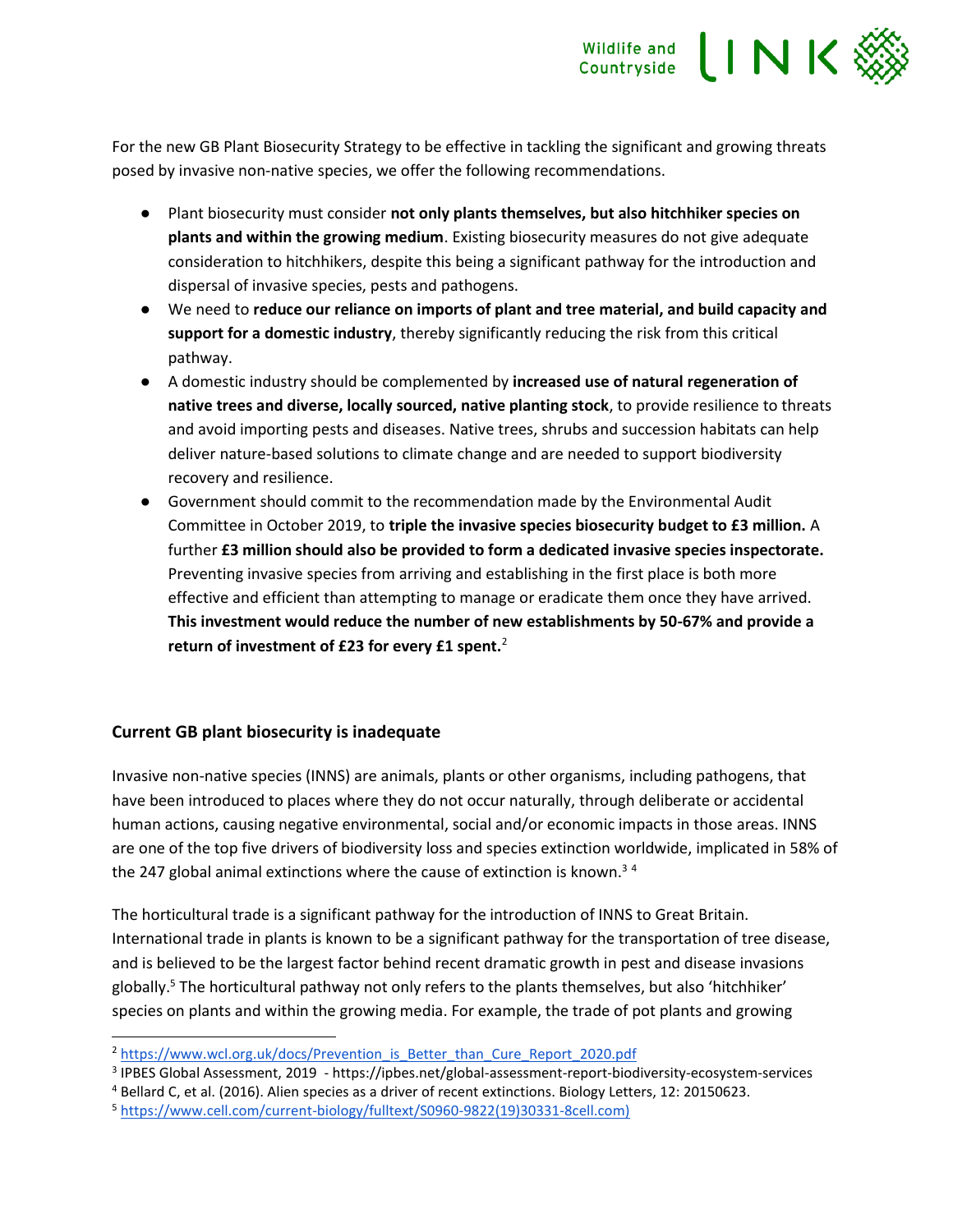### Wildlife and **LINK** Countryside

medium has facilitated the accidental introduction of invasive flatworms.<sup>6</sup> Once introduced, flatworms can reproduce rapidly, cannot be eradicated, and pose a risk to native soil invertebrates such as earthworms by feeding on them.<sup>78</sup> There are 5 native species of flatworm in the UK, but between 14 and 16 non-native species. In some areas, non-native flatworms can reduce local earthworm populations by 20%, with potentially huge impact on soil health and agriculture, as well as our native soil wildlife.

Despite the significance of this pathway, and the threat posed to native biodiversity, ecosystem services and food security, this has been neglected in GB invasive species policy and management. The only checks made on imported plants are for pests and pathogens that might harm the plant. Live plants, worth over £1 billion, are imported into the UK every year; for the vast majority there are no biosecurity measures to exclude or check for eggs or hibernating animals in the soil. It is practically impossible to sterilise the soil in a pot plant, no matter how toxic the chemicals that it is fumigated with. It only takes one or two eggs in a pocket of air deep in the soil to survive and allow potentially devastating invasive species to enter the country.

To reduce the risk of invasive non-native species being introduced, **quarantine periods for tree and plant materials must be regulatory, not voluntary**, and based on sound scientific evidence rather than economic imperatives**.** For example, research shows that plants infected with the disease *Xylella* can remain symptomless for over 12 months - hosts should therefore be subject to at least 12 months of quarantine. Regulation must be enforced and well understood by nurseries to ensure compliance. Furthermore, we strongly urge the government to encourage and support the development of a domestic industry (see below); bringing economic benefits and new job opportunities whilst simultaneously reducing and removing the pathway for new pest and pathogen introduction.

### **Delivery of net zero tree planting targets must be biosecure**

Robust biosecurity measures will be fundamental to safeguarding the existing and future treescapes and woodlands in Great Britain. It is indisputable that increasing tree cover is essential for tackling the climate and nature emergencies simultaneously. Government ambitions reflect this; tree planting targets are unprecedented at present, driven by strong public support primarily as a means of delivering action to address both the climate and biodiversity crises. The establishment and increasing sophistication of private markets (such as for Carbon) will only drive tree planting rates further in the years ahead.

<sup>6</sup>

https://www.researchgate.net/publication/230216782 A review of the status of the New Zealand flatworm in the UK

<sup>7</sup> <https://peerj.com/articles/297/>

<sup>8</sup> <https://link.springer.com/article/10.1007/s10530-012-0309-7>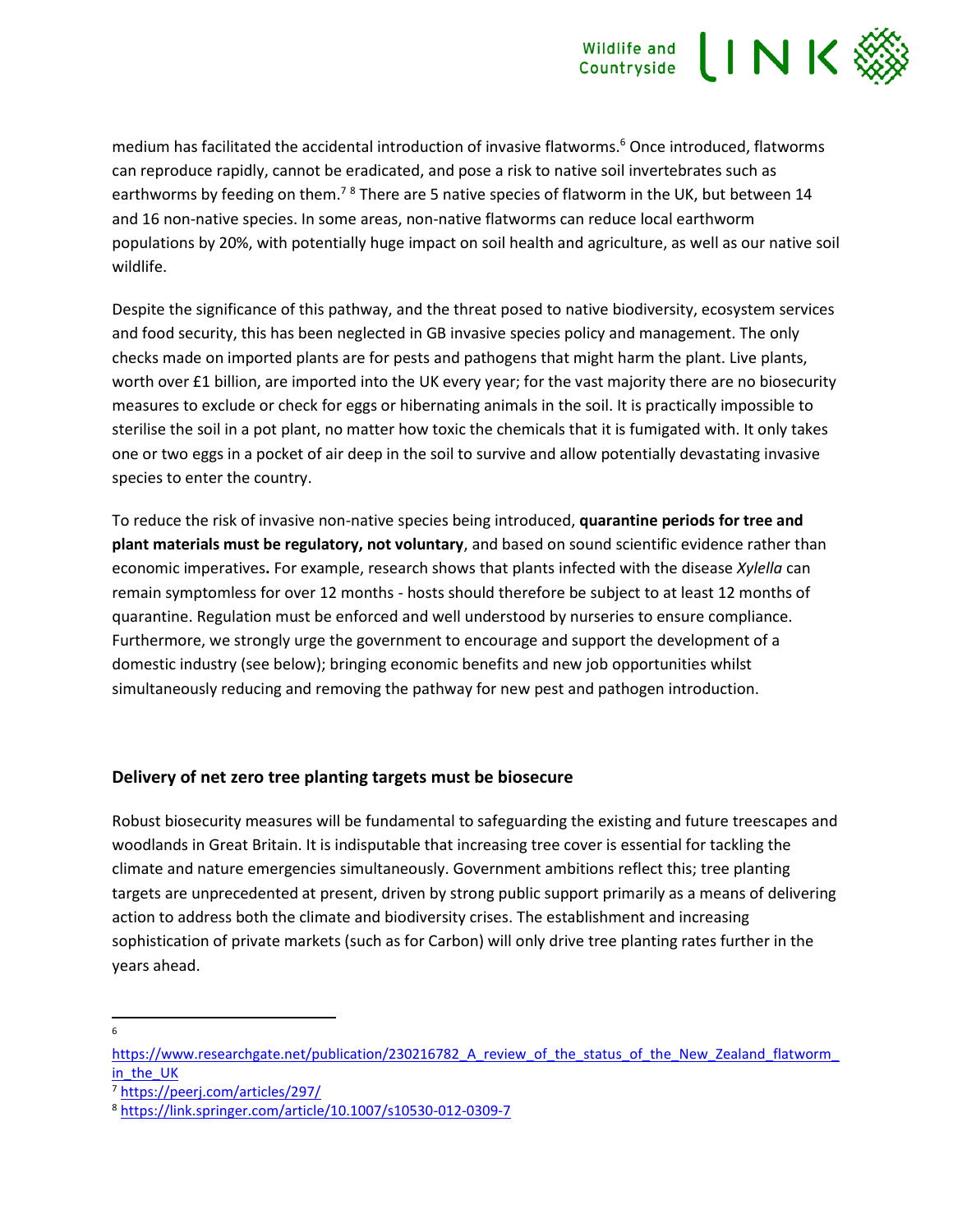# **LINK** Wildlife and<br>Countryside

With Government committed to planting trees to achieve net zero and tackle climate change, there is significant risk that this high demand will result in ever increasing imports of plant material, and therefore invasive species. There is a significant risk climate efforts could be in vain, if trees planted to sequester carbon are not responsibly sourced from nurseries that grow trees for their entire lifecycle in the UK.

It is paramount that Government acts now to ensure these environmental efforts are not in vain - we must together ensure our existing and future trees are protected against the devastating impacts of pests and diseases. Without action, entire tree populations could be decimated. There are at least 127 high risk pests and diseases that present a significant threat to UK trees if imported, changing our beloved landscapes and jeopardising the ecosystem services they provide.<sup>9</sup> This is exemplified by the case of the Oak processionary moth. This was first believed to be present in London in 2005, yet no action was taken. It has since been imported hundreds of times, including at least 70 different occasions in 2019 alone. Oak consignments are still legally allowed to be imported, despite the threat to native oaks - supporting over 2,300 species, of which 326 depend on the oak entirely for survival - and to human health.

A strong plant biosecurity strategy is vital to implement meaningful change and offer the protections desperately needed to secure tree and plant health, and ensure that tree planting efforts are not undermined. The Woodland Trust have provided a more comprehensive response in their consultation response that outlines the issue of requirements for tree health.<sup>10</sup>

### **We need to build a domestic industry**

Over 1 billion pounds of live plants are imported into the UK every year. In 2020, imports accounted for 89.8% of all trade value and 82.6% of net mass of trade in plants and plant commodities in the UK. Despite the total net mass of plant and plant commodity trade decreasing slightly from 2019-2020, total net mass in 2020 was at its highest since 2016, standing at 22,669 tonnes. Within this, the net mass of non-EU trade in plants and plant communities between 2016 and 2020 increased by 7.9% to 8,891 thousand tonnes <sup>11</sup>. Similar growth in imports has been seen in tree trade, with a 1450% increase (from £6 million to £93 million) in tree imports observed between 1992 and 2019<sup>12</sup>.

<sup>9</sup> <https://www.woodlandtrust.org.uk/press-centre/2020/12/cheap-imports-risk-millions-of-trees/>

<sup>&</sup>lt;sup>10</sup> The Woodland Trust has responded more extensively on this issue of requirements for tree health in their consultation submission. 11

[https://assets.publishing.service.gov.uk/government/uploads/system/uploads/attachment\\_data/file/1026652/pla](https://assets.publishing.service.gov.uk/government/uploads/system/uploads/attachment_data/file/1026652/planthealth-trade-statsnotice-21oct21.pdf) [nthealth-trade-statsnotice-21oct21.pdf](https://assets.publishing.service.gov.uk/government/uploads/system/uploads/attachment_data/file/1026652/planthealth-trade-statsnotice-21oct21.pdf) 

<sup>12</sup> <https://www.woodlandtrust.org.uk/press-centre/2020/12/cheap-imports-risk-millions-of-trees/>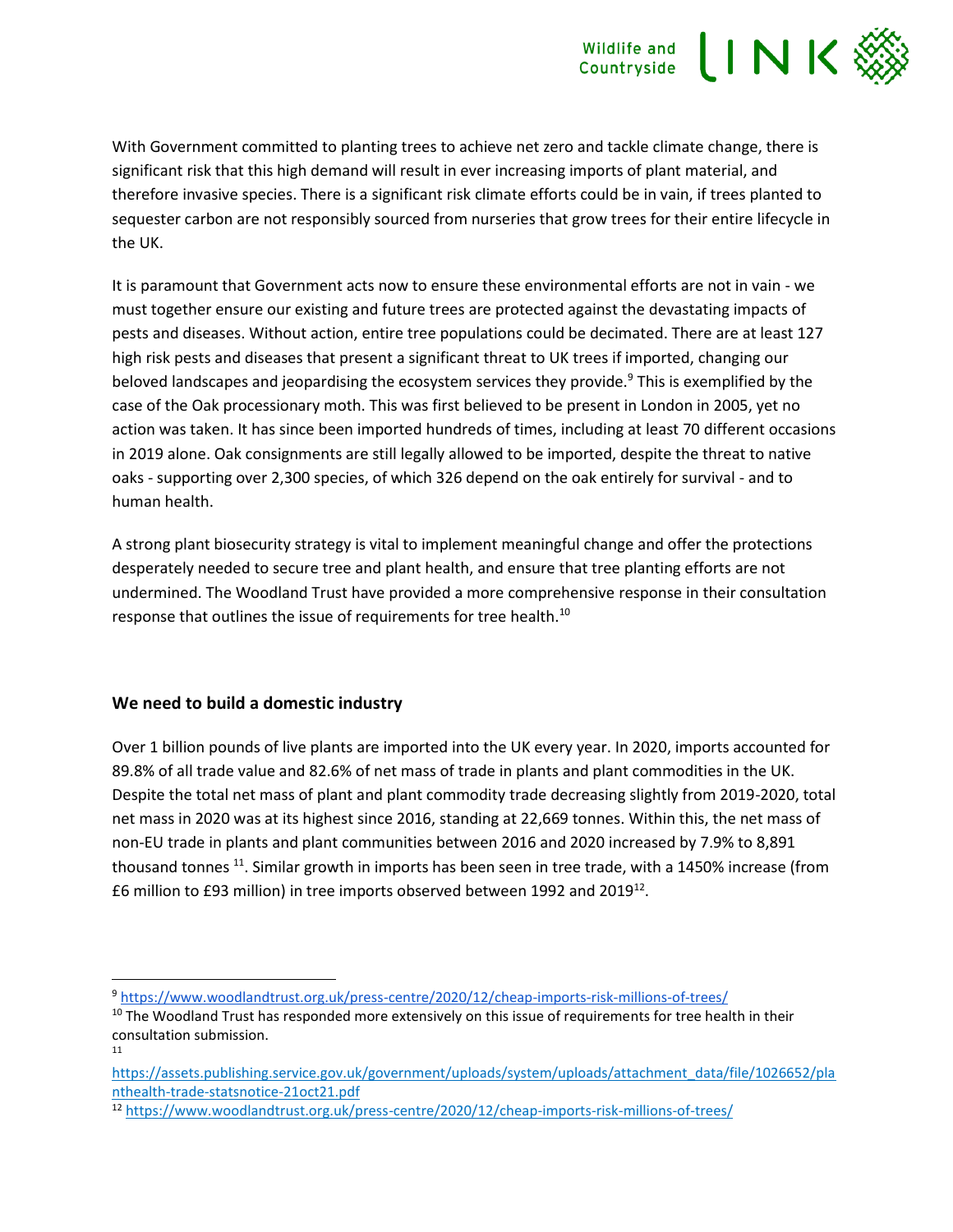

This international model of plant trade (which has developed over the past three decades) and reliance on imports is already responsible for the introduction of at least 20 serious tree pests and diseases into the UK, ultimately causing the loss of tens of millions of trees.<sup>13</sup> The total cost of ash dieback disease to the UK is estimated at £15 billion.<sup>14</sup> Of the aforementioned 127 tree pests and diseases which present high risk to the UK if imported, 47 could cost over £1 billion each to tackle, and would result in the loss of millions of trees.<sup>15</sup> It is far more cost effective and successful, for the public purse and land managers, for the government to focus efforts on prevention of pest and disease entrance into the UK, rather than responding once identified.

Furthermore, for the vast majority of these plant imports, there are no biosecurity measures to exclude unwanted hitchhiking species. These novel, or 'unknown' threats are considered particularly insidious and difficult to control, and are just as severe and damaging as known tree and plant diseases.<sup>16</sup> As a crucial first step, **Government must acknowledge that imported trees are a significant part of the problem**. The existing 'Plant Healthy' scheme is a step in the right direction, but being voluntary, does not alone carry enough weight or go far enough to ensure imports are actively reduced. Legislative footing for biosecurity is a vital component that will spearhead meaningful change. To ensure net zero is met in a manner that prevents the introduction of new pest and diseases, **government must stipulate all grant funded trees should meet the plant health management standard and are grown for their entire lifespan in the UK**, in accredited nurseries.

**The reduction of live plant and tree imports is the single most effective biosecurity measure that can be implemented for the benefit of existing and future trees and other wildlife.** We need to reduce our reliance on imports of plants and trees to tackle this threat posed by invasive non-native species. **UK horticultural, arboricultural and silvicultural industries should receive increased support and investment to enable domestic production to satisfy demand,** growing in the UK rather than importing plant products and their hitchhikers from elsewhere in the world. Trees planted in the UK to tackle climate change should be grown in, and be native to, the UK, to reduce the risk of importing invasive pests and diseases. Indeed, further loss of trees due to the devastation caused by INNS will only undermine tree planting efforts in the long-term. Tree planting to meet net zero should be complemented by **increased use of natural regeneration of native trees and diverse, locally sourced, native planting stock**, to support biodiversity recovery and resilience.

In order to build domestic capacity, the government will need to support UK tree nurseries by offering grant support (covering capital items and ongoing maintenance) to incentivise existing growers to increase capacity and remove the risk associated with investment. There is also a role to play in encouraging diversification from other agricultural/horticultural sectors (and possibly wider industry) to enter the plant trade industry. This will need to be incentivised accordingly through government

<sup>13</sup> <https://www.woodlandtrust.org.uk/press-centre/2020/12/cheap-imports-risk-millions-of-trees/>

<sup>14</sup> [https://www.cell.com/current-biology/fulltext/S0960-9822\(19\)30331-8cell.com\)](https://www.cell.com/current-biology/fulltext/S0960-9822(19)30331-8)

<sup>15</sup> <https://www.woodlandtrust.org.uk/press-centre/2020/12/cheap-imports-risk-millions-of-trees/>

<sup>16</sup> [https://www.cell.com/current-biology/fulltext/S0960-9822\(19\)30331-8cell.com\)](https://www.cell.com/current-biology/fulltext/S0960-9822(19)30331-8)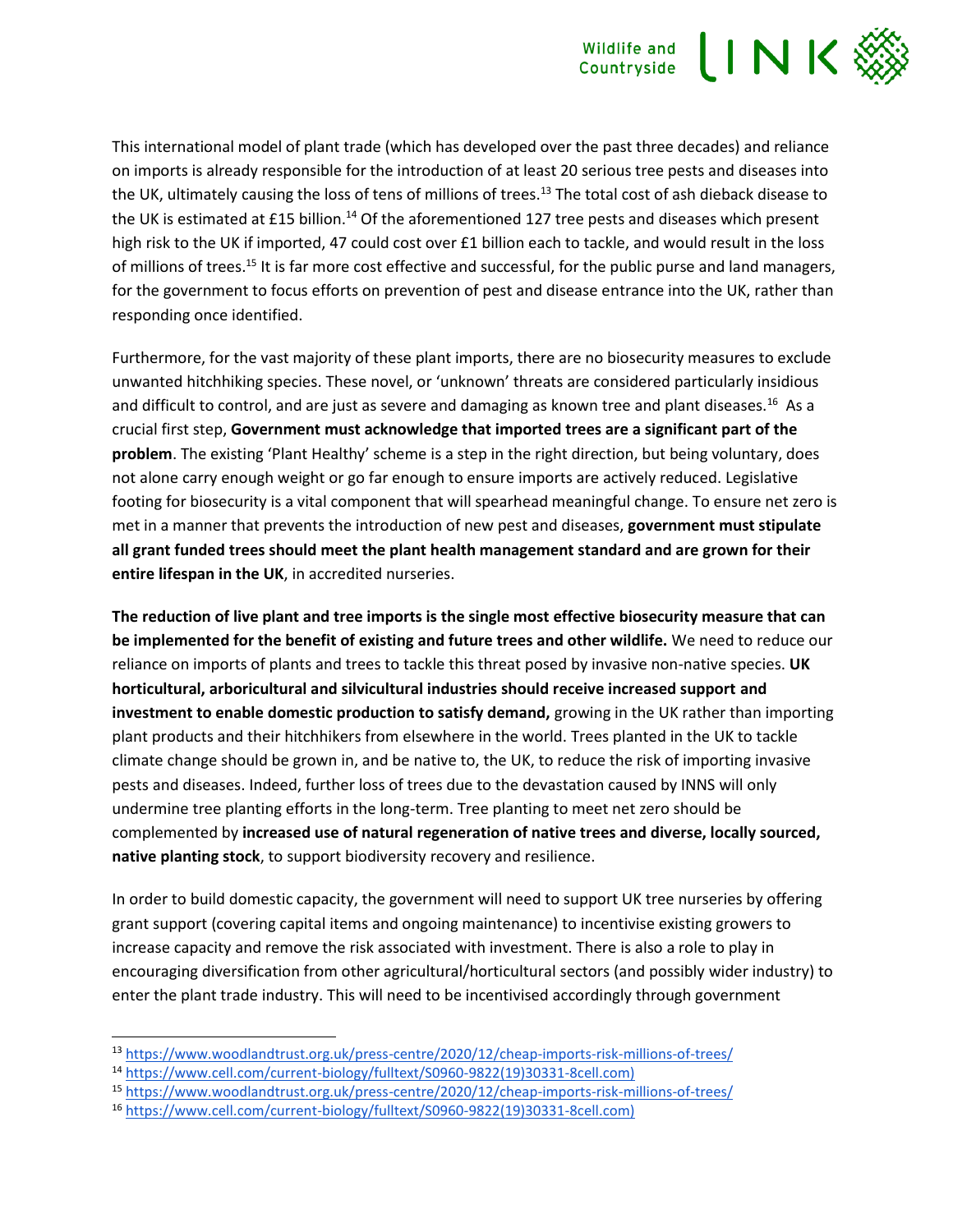# **LINK** Wildlife and<br>Countryside

support. Growers need confidence in the market to make a business decision to invest. For example, government support could help overcome this by committing to purchase any unsold saplings in any given year from nurseries that have increased capacity in an attempt to resolve the domestic shortage of saplings. Additionally, government must provide solutions to the labour shortages currently being experienced.

The transition to a domestic industry must be **supported by a comprehensive public facing campaign to raise awareness of the threats posed by pests and diseases, and the need for biosecurity** (including at individual level) to build demand for domestically grown goods. This must be **accompanied by measures to improve the transparency of the origins of products**, such as in garden centres with clear **labeling of plant products,** to educate consumers and enable them to make informed purchasing choices. Labeling should be clear and remove confusion around 'UK sourced' - where seeds may be sourced from the UK, but grown elsewhere before then being imported - versus 'UK grown'. In tree planting efforts to tackle climate change, Government should specify the use of native trees grown in the UK. An example of this could be through The Woodland Trust UK & Ireland Sourced and Grown (UKSIG) assurance scheme.<sup>17</sup>

#### **This will have wider environmental benefits**

Stockists importing plants for the domestic market note that they are given little or no information about the media that those imported plants are grown in. Many will be grown in peat, extracted as a cheap growing medium but causing severe damage to peatlands around the world. This causes peatlands to become net emitters of carbon, devastating peatland biodiversity, and contributing to poor water quality and flood risk by destroying hydrological function. With the increasingly-pressing need to end the use of peat in horticulture for these reasons, a domestic market offers an opportunity to ensure full knowledge of growing media, and support for an emerging industry of peat-free compost production, whilst also avoiding the risk of imported INNS that currently exists with the international shipment of plants.

Pesticides, including extremely toxic neonicotinoids, are used routinely and prophylactically in tree planting, largely due to the threat of pests and diseases from imports, as well as a focus on monoculture and replanting clear felled areas before the pest burden has reduced. A domestic industry with native species, a focus on regeneration, continuous cover and increased use of integrated pest management techniques would reduce the reliance on these chemicals - currently used both as a prevention and cure - and protect biodiversity, especially terrestrial and aquatic invertebrates. The transition to a domestic industry should be complemented by further research into non-chemical alternatives for managing established INNS.

<sup>17</sup> <https://www.woodlandtrust.org.uk/press-centre/2020/12/cheap-imports-risk-millions-of-trees/>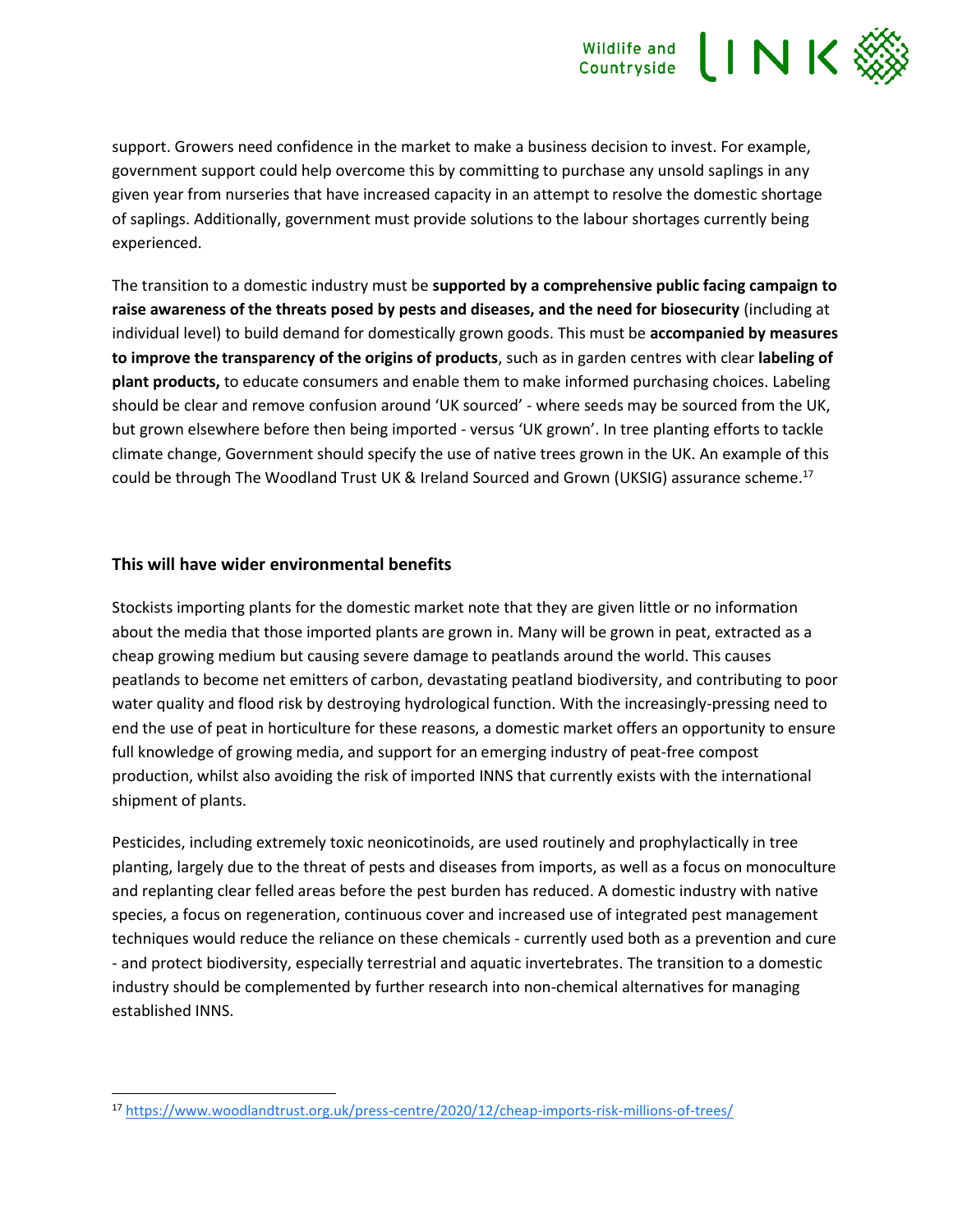# **LINK** Wildlife and<br>Countryside

#### **We need a dedicated INNS inspectorate**

It is clear there remains a major gap to effective plant biosecurity within Great Britain. The accidental introduction of invasive plant species as contaminants within the medium of imports, or plant mislabelling continues to present a route for new invasive plants and pests into, and within, GB.

As stated in the consultation document between 1970-2013, at least 267 non-native plant pests were believed to have established in Great Britain, with a further 127 pests and pathogens that are not currently present in the UK but pose a significant risk. Although plant passports are required in some cases, for the vast number of plant imports, there are limited, if any, checks within the soil for insects, eggs or other pests. Introduction of invasive species include the Brazilian flatworm *Obama nungara* which preys on earthworms and presents a major threat to soil health, and consequently plant health. Another INNS, the Asian longhorn beetle was first reported in Paddock Wood, Kent in 2012. A rapid eradication programme was undertaken which resulted in the successful eradication from this single site but cost £2 million. This species remains a major threat to GB with horizon scanning work undertaken in 2019 identifying the Asian longhorn beetle as well as the Emerald Ash Borer as two of the top ten invasive species most likely to establish in the UK in the next 10 years.<sup>18</sup>

In order for there to be an effective strategy for plant biosecurity in Great Britain, there is an urgent need for a dedicated, adequately funded invasive species inspectorate. This can focus on the implementation of a stronger, more strategic approach to invasive non-native species which will prevent the introduction of invasive species at the border, and coordinate rapid response and effective management to minimise the impact on plant biodiversity.

We know that prevention is even more critical than eradication in managing the threats posed by invasive non-native species. This is not only more cost and resource efficient - INNS currently cost the UK economy at least £2 billion each year - but also more effective at reducing negative impacts on native biodiversity. Yet INNS biosecurity is severely under-funded and under-resourced. INNS receive just 0.4% (£922k) of the UK biosecurity budget, and is the only UK biosecurity department without a dedicated inspectorate. Expenditure on control of established invasive species is estimated at £9.85 million per annum, roughly ten times the expenditure on INNS biosecurity.<sup>19</sup> For INNS management and biosecurity to be effective, resources and funding must be increased. Government should **commit to the recommendation made by the Environmental Audit Committee in October 2019, to triple the invasive species biosecurity budget to £3 million. A further £3 million should also be provided to form a dedicated invasive species inspectorate.**<sup>20</sup>

This investment would also fund approximately 20 inspectors for a dedicated INNS inspectorate, achieving INNS prevention through activities such as educating target stakeholder groups, initiating

<sup>18</sup> <http://www.nonnativespecies.org/index.cfm?pageid=611> Roy et al. 2019 Horizon scanning exercise

<sup>&</sup>lt;sup>19</sup> [https://www.wcl.org.uk/docs/Prevention\\_is\\_Better\\_than\\_Cure\\_Report\\_2020.pdf](https://www.wcl.org.uk/docs/Prevention_is_Better_than_Cure_Report_2020.pdf)

<sup>&</sup>lt;sup>20</sup> [https://www.wcl.org.uk/docs/Prevention\\_is\\_Better\\_than\\_Cure\\_Report\\_2020.pdf](https://www.wcl.org.uk/docs/Prevention_is_Better_than_Cure_Report_2020.pdf)